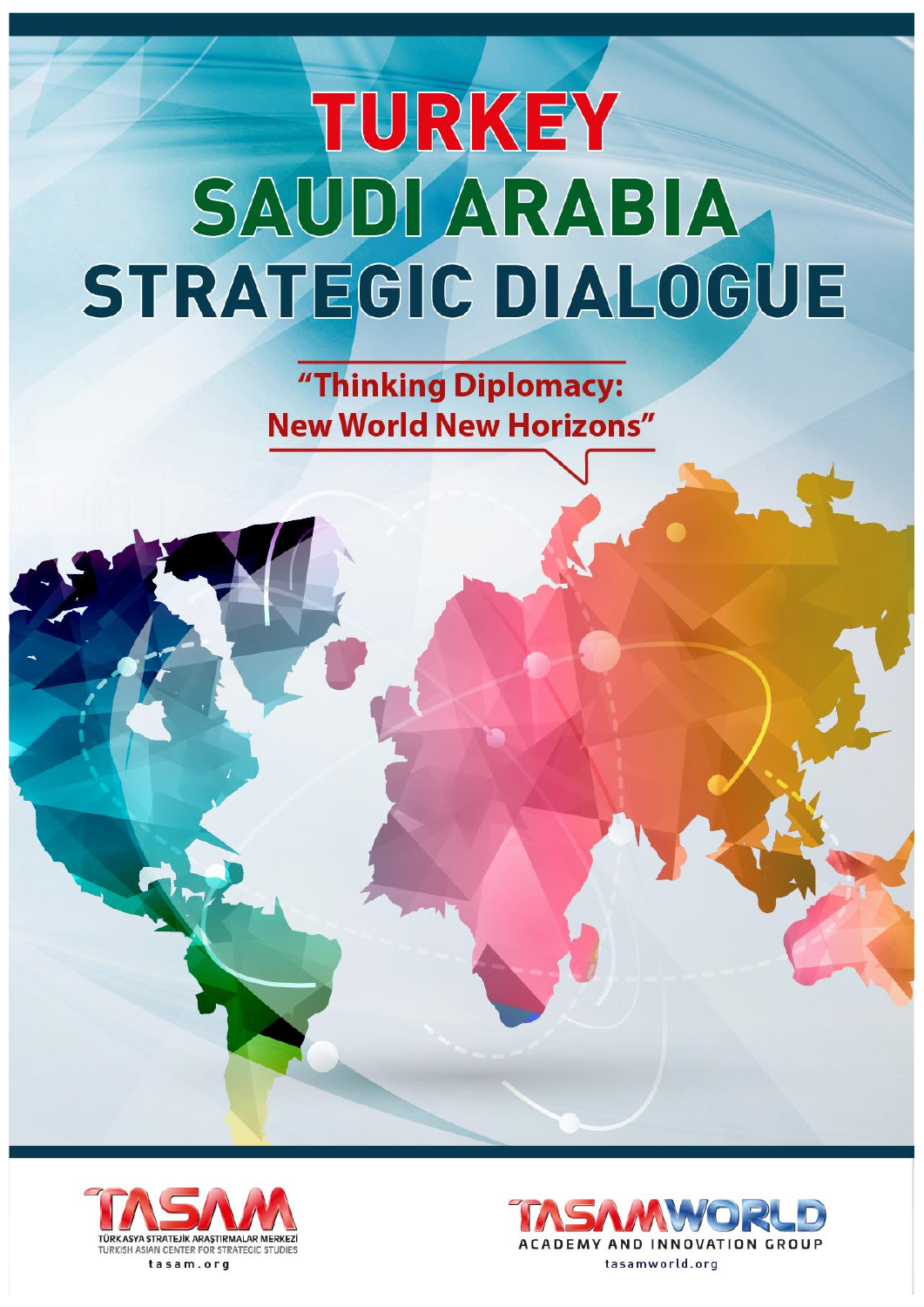

# **VISION DOCUMENT** (DRAFT) **TURKEY - SAUDI ARABIA STRATEGIC DIALOGUE "Thinking Diplomacy: New World New Horizons"**

## **( Turkey - Saudi Arabia )**

When we look at the main trends in the world, global competition in the age of new economy based on "information and knowledge-based products" following "soil and machinery" is developing through "micro-nationalism", "integration" and "unpredictability''. Challenges that determine the new nature of life and state; such as " crisis in resource and sharing ", unsustainability of production-consumptiongrowth formula, purge of the middle class with Chinese leverage, energy, water, and food insecurity, transition to the 4th dimension, liquidation of human resources in the workforce, transition from hard power to soft and smart power on the basis of the very changing state nature and anticipation management, can be formed as the basic references.

Within all these fundamental parameters, the transformations in technology are prone to change the whole human life and nature by developing with artificial intelligence, virtual/enhanced reality and mobility centered. It is obvious that the concepts of "Industry 4.0" and "Society 5.0" are important topics for managing the transformation of the world within the dimensions of industry and society. Another contributive factor is the turbulence that China creates as it begins to become intensively dominant on the world stage day to day. The New Silk Road project, "One Belt and One Road Initiative"; is shaped as a global integration project involving more than hundred countries, both on land and at sea, permanently changing the distribution of economic shares. In countries with no middle class, authoritarian regimes or chaos stands as two options in the fore-seeable future. How to make the division of labor in terms of regional and global security and how to share the costs is also a point of discussion in the coming period.

The development of new alliances on security can be read from the risks and the initiatives undertaken by dominant countries. The quality of the concepts of property and power, and the business model change historically. The future of the EU with the "Failure in Success" syndrome will be determined by the results of the polarization which revived in the West after the Brexit. Along with all these developments, "Ecosystem of safety" changes with the law. The "Security - Democracy" dilemma will be experienced much more after that. Because, for the democracy, it is difficult to survive in countries where the middle class is melting and security leans to a sophisticated ground. The question "Will security bring us authoritarian regimes" needs to be discussed further.

Turkey distinguishes itself with an 84-million inhabitants, growing economy and geo-strategic status in the center of Afro-Eurasia. Turkey's historical, political and cultural ties between Europe, Black Sea, Caucasus, Asia, Middle East and African countries, rising activity in the international arena, especially in the United Nations, being an important member of organizations such as NATO, OSCE and CICA and with active foreign policy, it has become an increasingly important actor on the global platform.



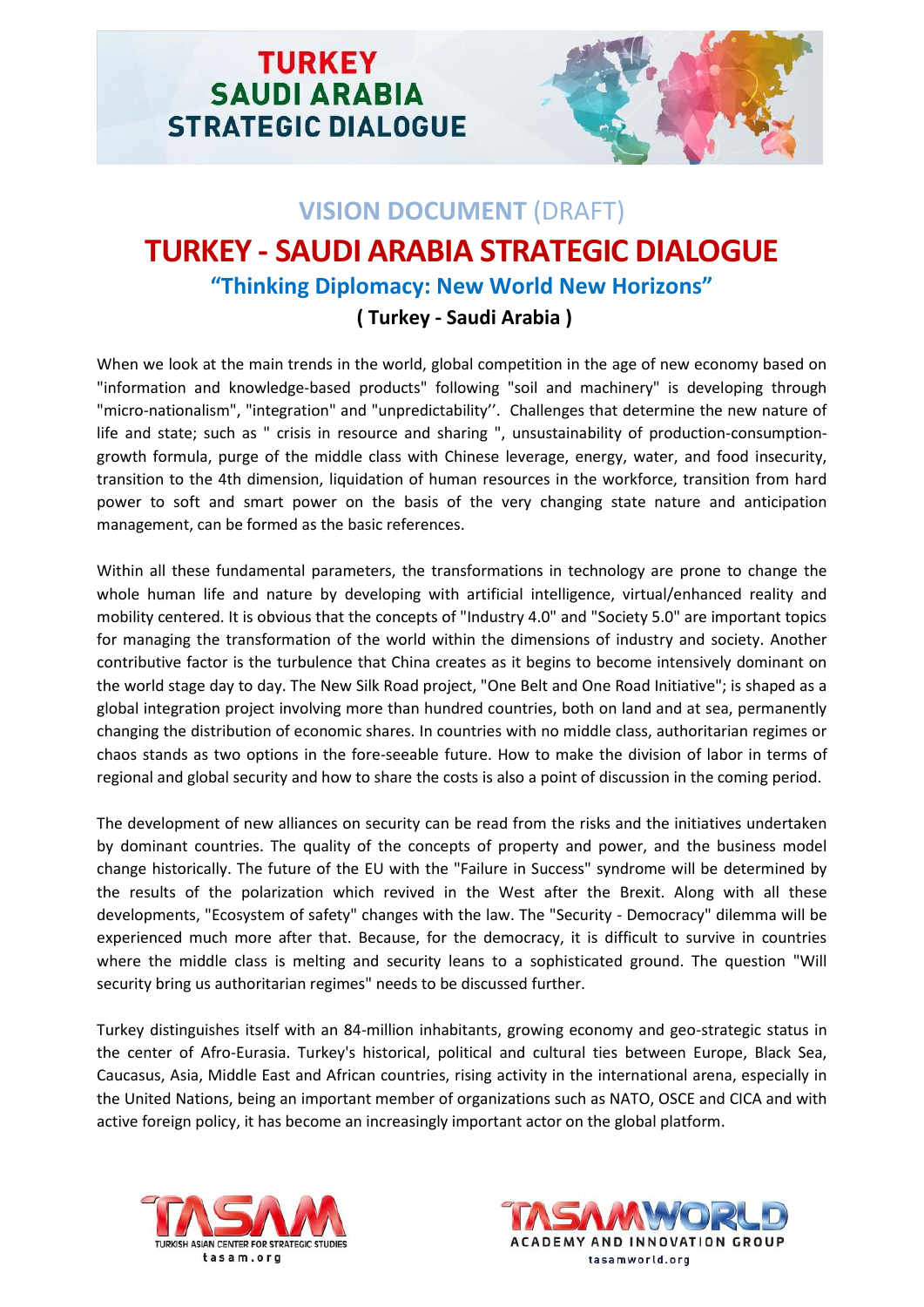

Saudi Arabia, on the other hand, is a country that attracts the attention of the world with its strategic location connecting Asia to Africa and Mediterranean to Indian Ocean, its leading role in the Arab and Islamic world, 34 million dynamic population, natural resources, 20% share in the proven oil reserves of the world, economic potential that it has thanks to its tourism and human resources, its activities in the international organizations. Saudi Arabia is among the principal economic actors in the Middle East and pursuing policies to diversify its economy and go beyond being dependent to oil.

In the Saudi Arabian economy, which has grown with oil revenues since the discovery of oil in 1938 and developed around oil exploration-extraction, operation-distribution activities, approximately half of the national income, more than 80% of exports and 90% of state revenues are obtained from oil revenues. In the recent years, it has given importance substructure investments, particularly in human capital and is trying to improve non-oil sectors and private sector. As of 2021, Saudi Arabia's GDP (nominal) is estimated as 804,92 billion dollars and the country is a member of G-20 and has improved its economy through recent reforms and increasing oil revenues.

In recent years, Saudi Arabia has been pursuing policies to play an active and constructive role in the efforts to solve regional and global problems. It attaches great importance to the establishment and preservation of peace and stability and to resolving political problems and disputes through dialogue. The country is actively contributing to the fight against international terrorism and pioneering in the efforts in the context of fighting against extremism. The tradition is quite strong in bilateral political relations between Saudi Arabia and Turkey if periodic crises in political relations are excluded. The Relations have made progress in every field according to the principle of mutual benefit moving through the common denominator to preserve peace and stability in the region. Turkish and Saudi foreign policy perspectives, which aim to contribute in preserving regional and global peace and stability, mutually confirm each other and create synergy. Mutual high level visits between the two countries and strategic dialogue mechanism which was established between Turkey and the GCC in 2008 creates driving force for the efforts oriented in the region.

The bilateral trade volume between Turkey and Saudi Arabia stood at 5.107 billion dollars in 2019 and trade gap weigh against Saudi Arabia was 1.263 billion dollars. The main products exported by Turkey to Saudi Arabia are carpets, processed petroleum products, electrical panels, rebar and furniture. The main products exported by Saudi Arabia to Turkey are petroleum and chemical products.

The Turkish-Saudi Business Council was established in 2003 in Jeddah. The number of large scale Turkish firms which are doing business in Saudi Arabia, construction companies in particular, increases day by day. Similarly, interest in Turkey increases in Saudi business circles, too. The last meeting of the Joint Economic Commission (JEC) was held in 2013 and the first meeting of the Turkish-Saudi Coordination Council was held in 2017 in Ankara. 564,816 Saudi tourists visited Turkey in 2019.



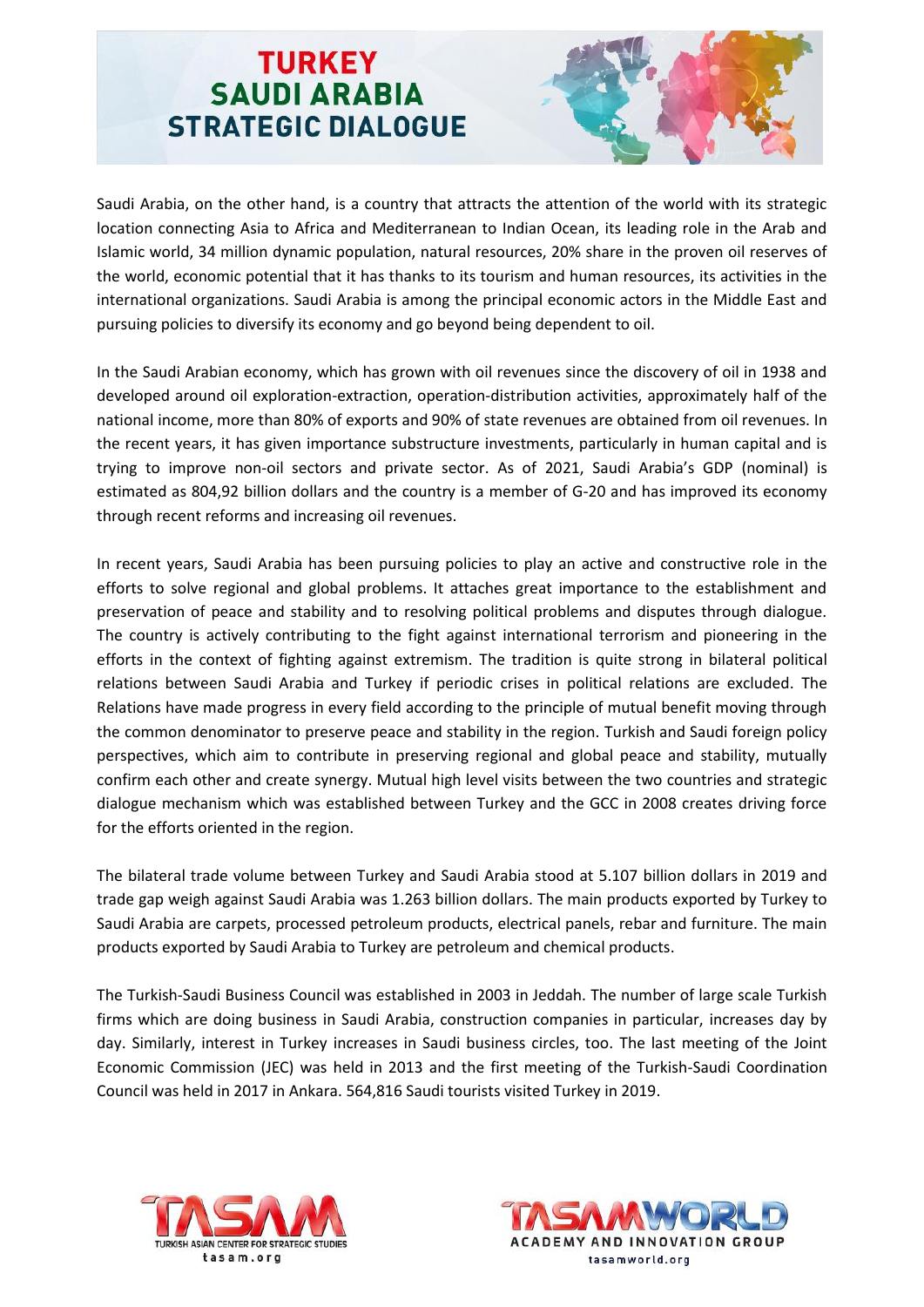

Numerous agreements signed between the countries in various fields constitute the legal basis for relations. Views of the both countries about regional issues are in the same direction. Saudi Arabia and Turkey continue to cooperate in the frame of such regional and international organizations as the UN, its sub branches and the OIC.

However, the level of relations between Saudi Arabia and Turkey is well under the potential regarding the political affinity, populations and economic performance. The trade volume between the two has stayed under the existing potential, too. The growth rates of Turkey and Saudi Arabia compel both countries to take each other into account further in terms of economy. For Saudi Arabia, Turkey is a sally port to Balkans and Europe. Saudi Arabia, on the other hand, is a non-negligible country for Turkey in its relations with the OIC and Middle Eastern countries. Turkey sees Saudi Arabia as a partner with whom it has to improve its relations in the economic, political, cultural and security fields.

Turkey and Saudi Arabia, as two important regional countries, stand in a position to control world trade and energy transition. Both countries have common interest in the economic, strategic, political and security fields in terms of their relations with Western Asian, Middle Eastern and OIC countries. Today, when relations of mutual dependence are gradually deepening around the world, it is crucial for the interests of both countries to increase economic, social and political interactivities and to provide peace and security regarding such factors as necessity of improving economic relations, contributing in global energy security, struggling with smuggling and terrorism. It is crucial for Turkey and Saudi Arabia, as two important countries in the Middle East, to have a broader and deeper cooperation for the sake of regional and global peace and welfare.

Both countries can develop an effective strategic cooperation to ensure sustainability of the critical long term interests. At this point, it is necessary to look at the events through a broader perspective in terms of politics, economy, diplomacy and geo-strategy.

The point where the two countries come is defined as "strategic cooperation". Also it is being deeply felt that there is an urgent necessity for collaborative works of the two countries so that the solutions for the regional issues can be found. Now it is required that the two countries head towards a future structure, in order to uplift the Turkey - Saudi Arabia relations an ideal point within a world power schema which takes its form in a multi-dimensional way, by creating a mutual deepening not only in political and strategic basis but also in its each parameters.

History offers both the two countries opportunities for deepening their interdependency. In this regard, the **Turkey - Saudi Arabia Strategic Dialogue**, which will bring together the representatives of the related sectors in a comprehensive way that includes the strategic dimension of the relations, will play a significant role.



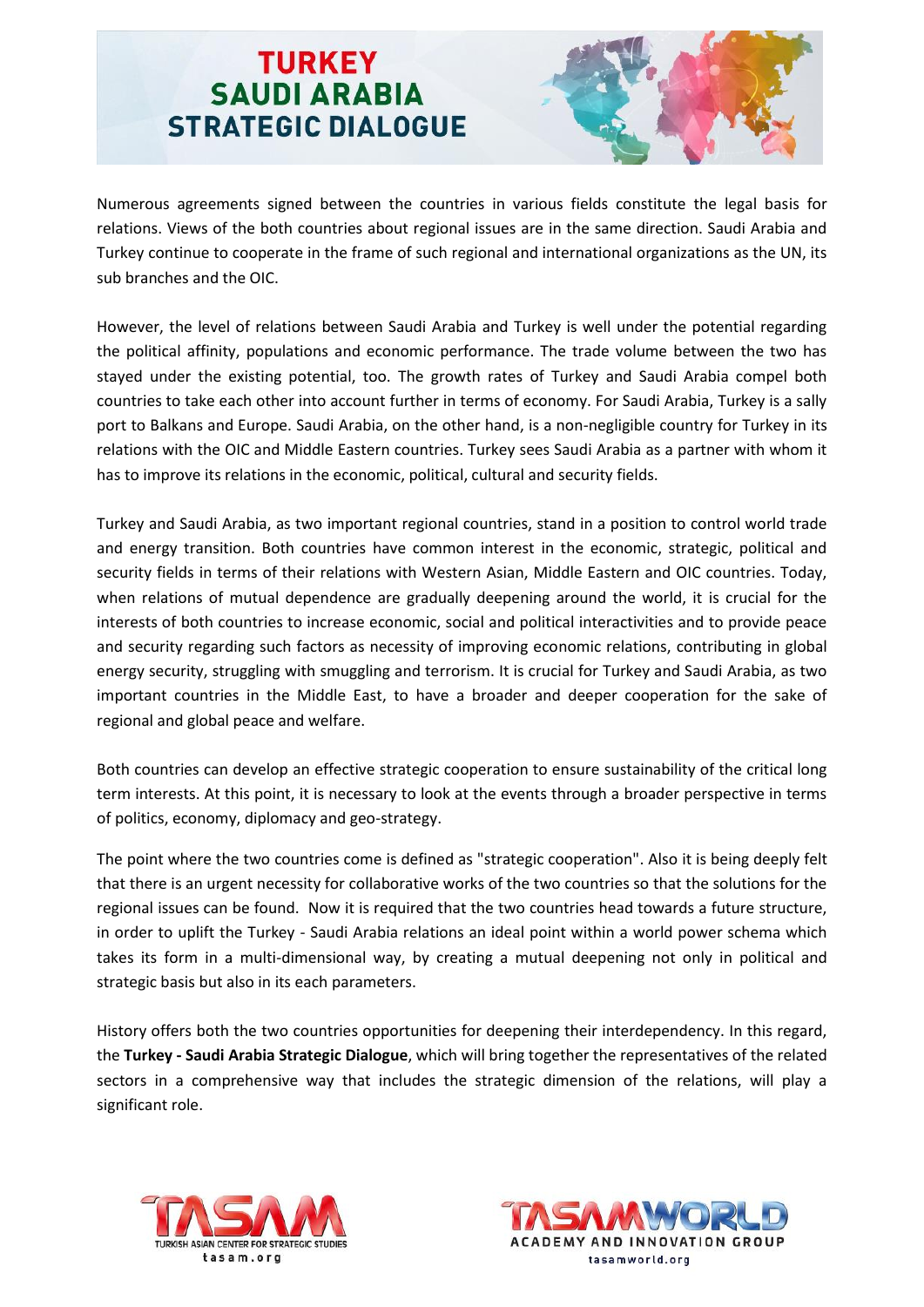

### **Main Theme**

**Thinking Diplomacy: New World New Horizons**

#### **Sub Themes**

**New Balances New Economy New Multi-Dimensional Security Parameters in the Afro-Eurasian Region Economic Cooperation Transportation and Logistics Multi-Dimensional Defence and Security, Struggle with Terrorism Bilateral and Multilateral Capacity Building in Member Countries of the OIC Innovation in Public Management and Technology Sharing Academic and Cultural Cooperation opportunities Common Regional and Global Perspectives**

### **Primary Sectors**

**Public Diplomacy, Education and Language Culture and Tourism Construction, Construction Business and Infrastructure Health and Health Tourism Energy, Petro-chemistry and Investments Logistics, Transportation and Communication Banking and Finance (Strategic Investment Fund) Economy and Trade Media and Communication Science and Technology Brand Cities and Environment Defence and Space Industry**